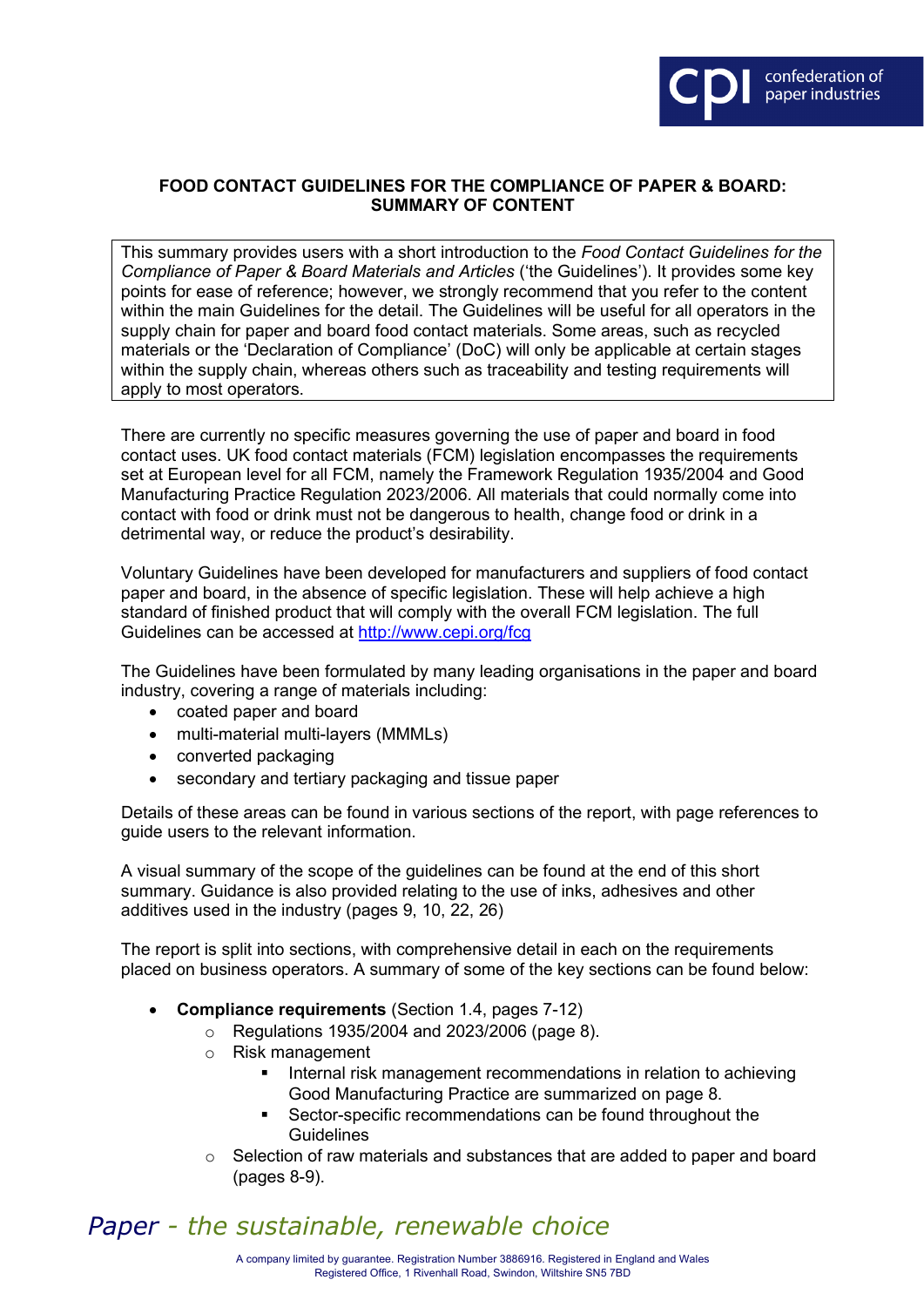

- $\circ$  Considerations for Non-Intentionally Added Substances (NIAS) (pages 10-11).
- **Recommended compliance testing, methods and frequency** (Section 3, p. 16-24)
	- $\circ$  Uncoated paper and board FCM do not come into contact with liquid food, so liquid simulants are less relevant than with other FCM such as plastics.
	- o MMMLs are required to comply with the Framework Regulation and the GMP Regulation.
	- $\circ$  If plastic is present in a MMML, the plastic must also comply with the relevant requirements of Regulation 10/2011 as amended. A DoC listing all components of a MMML is required. This Regulation (10/2011) does not apply to the non-plastic layers in such materials.
	- $\circ$  Modified Polyphenylene Oxide (MPPO) can be used to simulate contact with liquid food (page 17).
	- o Frequency is based upon a risk assessment, and potentially such factors as customer requirements.
	- $\circ$  Recommendations for testing a wide variety of paper and board applications (pages 17-18).
	- o Information is included on testing for NIAS commonly found in paper and board FCM.
- **Additional requirements for ensuring the safety of recycled paper and board FCM** (Section 4, pages 26-27)
	- o Considerations to ensure a suitable grade of input material including source of the paper, recycling technology and intended use of final product.
	- o Further detailed guidance is available in CEPI GMP documents. References are provided in these Guidelines (page 26 & 52-53).
	- $\circ$  Knowledge of substances that could have been added to the original material
		- The recycling stream can contain numerous additives and contaminants that might have an impact on the safety of the recycled paper.
	- $\circ$  Reference to further sources of information specific to recycled paper and board.
- **Traceability guidelines** (Section 5 pages 30-32)
	- o Outline of requirements of Regulation 1935/2004<br>Article 17 states that systems, procedures
		- Article 17 states that systems, procedures and documentation must be in place to ensure that a food contact material and its components and constituents can be traced to their manufacturer.
	- $\circ$  Example methods of ensuring traceability in the paper and board supply chain for different types of product.
	- o Recommendations for product recall
		- **The Food Standards Agency and Food Standards Scotland, along with** local authorities, are responsible for the withdrawal and recall of defective products in cases where articles fail to comply with FCM legislation. These Guidelines recommend ISO 9001 on quality management principles for further detail on withdrawal procedures that can be implemented by operators.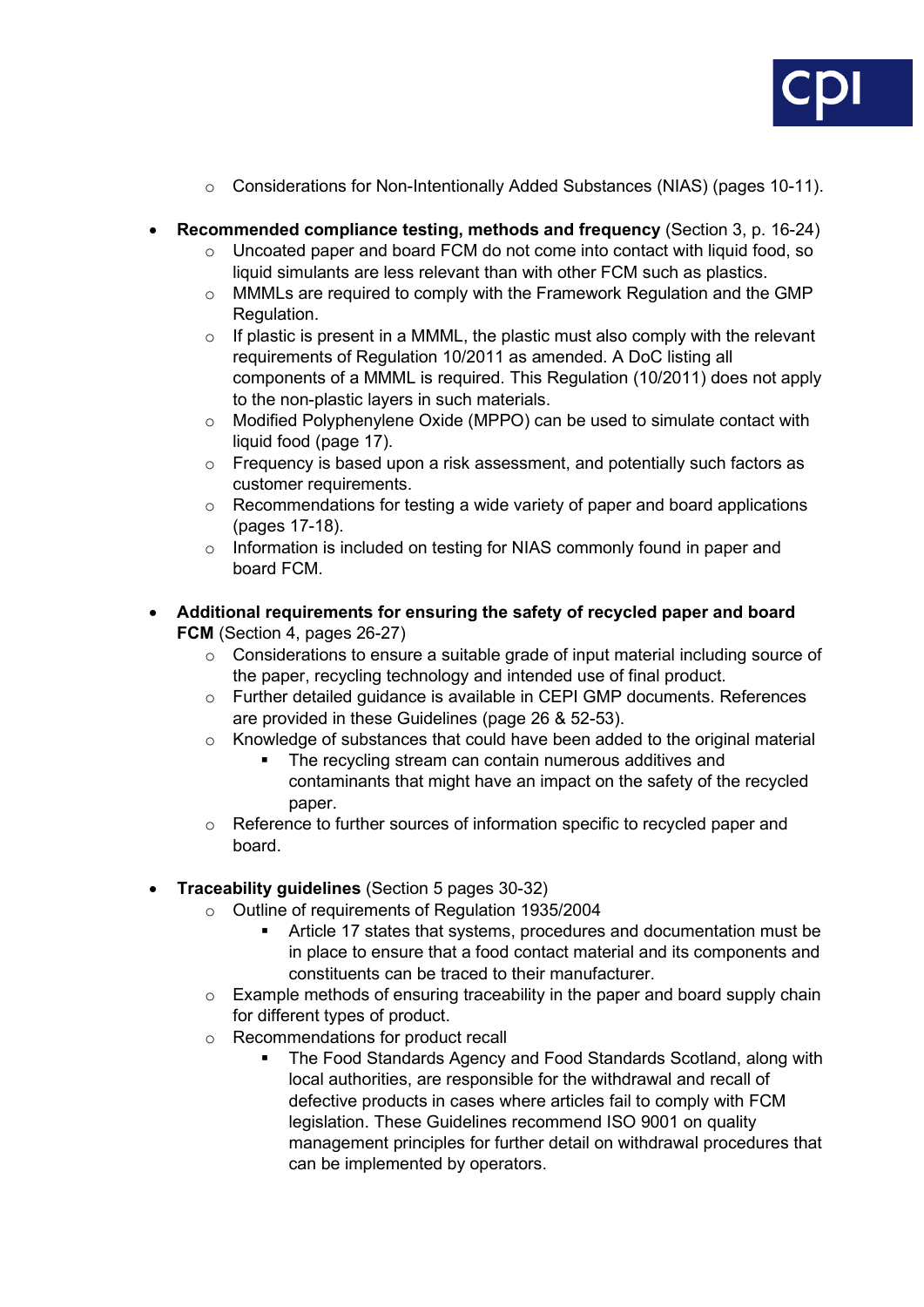

- **Labelling guidelines** (Section 6, page 34)
	- o Outline of requirements of Regulation 1935/2004.
	- o Examples of best practice.
- **Supply chain communication** (Section 7, page 36)
	- o Highly important in reducing the risk from NIAS.
	- o Information to be exchanged between business operators.
	- o Information to be provided to end users.
- **'Declaration of Compliance'** (Section 8, pages 38-41)
	- o Under Regulation 1935/2004, a 'Declaration of Compliance' is only required for FCM with specific legislation, e.g. plastics, regenerated cellulose film.
	- o However, the Guidelines require a 'Declaration of Compliance' to improve best practice and ensure that the necessary information is communicated up and down the supply chain.
	- o A list is provided of the required information in the Declaration (pages 39-41).
	- o A list is provided of the supporting information required to be supplied with the Declaration (page 38).

*Andy Barnetson, Director of Packaging Affairs January 2020*

For further information: [abarnetson@paper.org.uk](mailto:abarnetson@paper.org.uk)